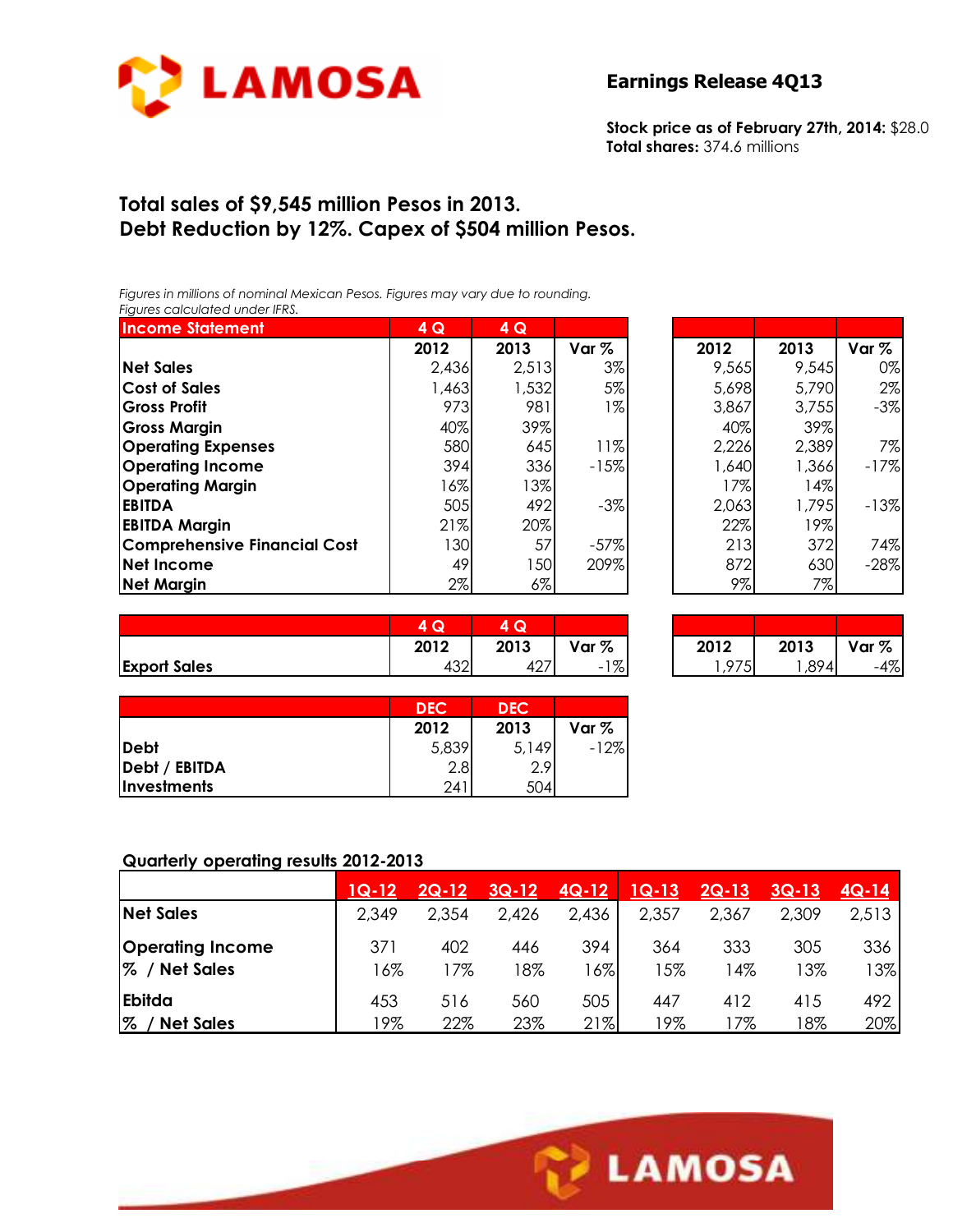

**San Pedro Garza García, Nuevo Leon, Mexico, February 27th, 2014.** Grupo Lamosa, announces its results related to the fourth quarter of 2013.

*Figures in million of Mexican Pesos. Figures may vary due to rounding.* 

### **SALES**

Total sales of Grupo Lamosa at the end of the fourth quarter of 2013 amounted to \$9,545 million Pesos, slightly lower than the \$9,565 million Pesos recorded during 2012. The lack of revenue growth was derived from the contraction of the housing construction sector in Mexico, due to a low economic growth environment and the under-spending of the public expenditure by the Federal Government.



## **EXPORT SALES**

Export sales registered in 2013 stood at \$1,894 million Pesos, a 4% decrease than the \$1,975 million Pesos recorded in the previous year. This result was mainly due to the average appreciation of 2% of the Mexican Peso against the US dollar during the year, as well as lower sales to South America.

Ī







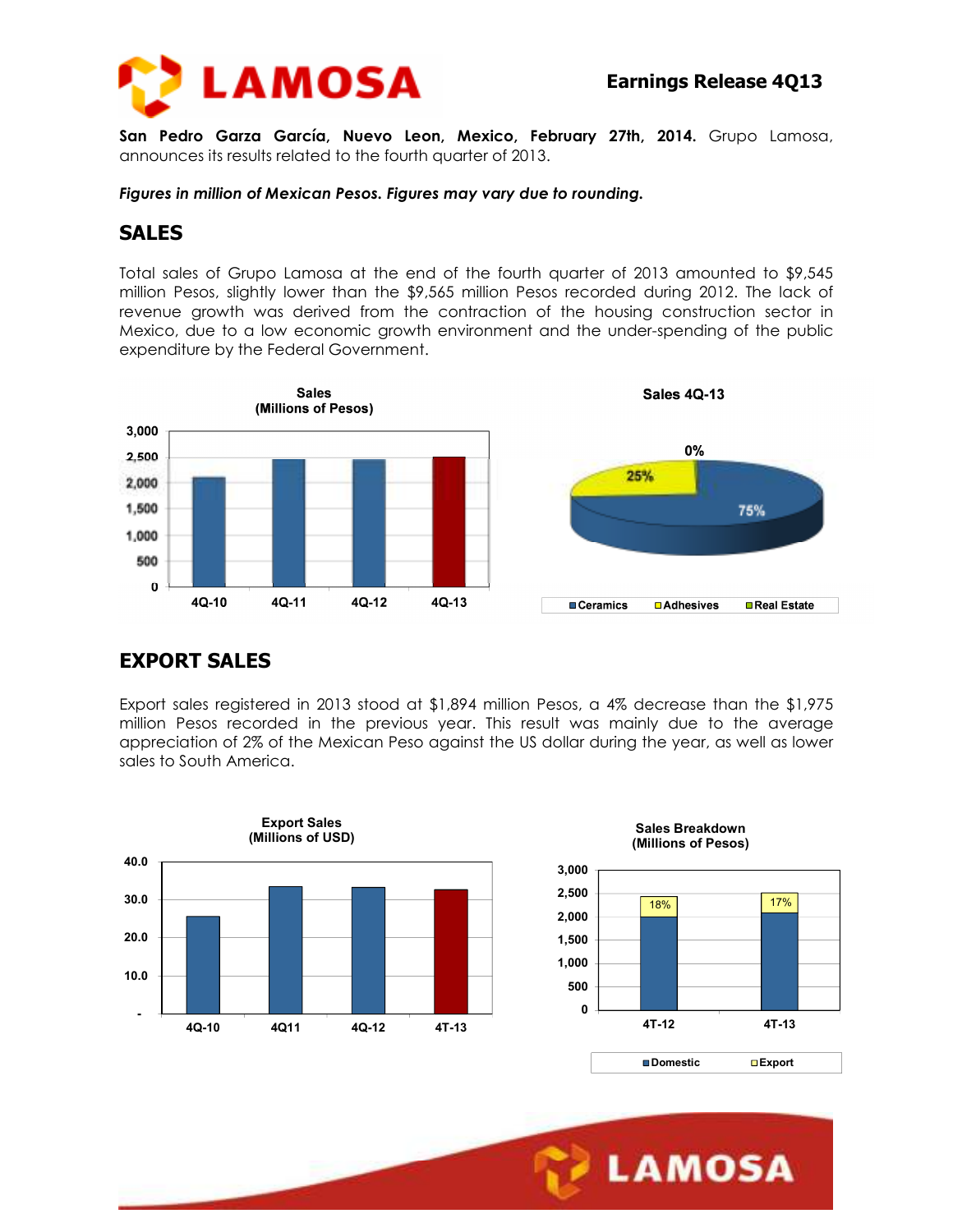

# **PERFORMANCE PER BUSINESS SEGMENT**

|                           | <b>Ceramics</b> |       |        | <b>Adhesives</b> |       |       |      | <b>Real Estate</b> |     | <b>Total</b> |          |            |  |
|---------------------------|-----------------|-------|--------|------------------|-------|-------|------|--------------------|-----|--------------|----------|------------|--|
|                           | 2012            | 2013  | Var    | 2012             | 2013  | Var   | 2012 | 2013               | Var | 2012         | 2013     | <u>Var</u> |  |
| <b>Total Sales</b>        | 7.217           | 7.121 |        | 2.345            | 2.380 |       | 8    | 47                 |     | 10.509       | 11.289   |            |  |
| <b>Intersegment Sales</b> |                 |       |        | -5               | -3    |       |      |                    |     | $-944$       | $-1.744$ |            |  |
| <b>Net Sales</b>          | 7.217           | 7.121 | $-1%$  | 2.340            | 2.377 | 2%    | 8    | 47                 |     | 9.565        | 9.545    | 0%         |  |
| <b>Ebit</b>               | 1.090           | 795   | $-27%$ | 566              | 580   | 3%    | 0    | 8                  |     | 1.640        | 1.366    | $-17%$     |  |
| Dep., Amort. & Others     | 361             | 359   | $-1%$  | 43               | 42    | $-1%$ | -3   |                    |     | 422          | 428      | 1%         |  |
| <b>EBITDA</b>             | 1.451           | 1,154 | $-20%$ | 608              | 623   | 2%    | -3   | 8                  |     | 2.063        | 1.795    | $-13%$     |  |
| $\%$                      | 20%             | 16%   |        | 26%              | 26%   |       |      |                    |     | 22%          | 19%      |            |  |

|                           | <b>Ceramics</b> |         |        | <b>Adhesives</b> |         |      | <b>Real Estate</b> |         |     | <b>Total</b> |          |            |  |
|---------------------------|-----------------|---------|--------|------------------|---------|------|--------------------|---------|-----|--------------|----------|------------|--|
|                           | $4Q-12$         | $4Q-13$ | Var    | $4Q-12$          | $4Q-13$ | Var  | 4Q-12              | $4Q-13$ | Var | $4Q-12$      | $4Q-13$  | <u>Var</u> |  |
| <b>Total Sales</b>        | 1,856           | 1,854   |        | 581              | 617     |      |                    | 42      |     | 2.701        | 3,516    |            |  |
| <b>Intersegment Sales</b> |                 |         |        | $-2$             | -1      |      |                    |         |     | $-265$       | $-1,003$ |            |  |
| <b>Net Sales</b>          | 1.856           | 1.854   | 0%     | 579              | 617     | 7%   |                    | 42      |     | 2.436        | 2,513    | 3%         |  |
| Ebit                      | 258             | 145     | $-44%$ | 138              | 163     | 19%  | 0                  | 30      |     | 394          | 336      | $-15%$     |  |
| Dep., Amort. & Others     | 112             | 137     | 22%    |                  | 14      | 119% | -3                 |         |     | 112          | 156      | 40%        |  |
| <b>EBITDA</b>             | 371             | 282     | $-24%$ | 144              | 178     | 23%  | $-2$               | 30      |     | 505          | 492      | $-3%$      |  |
| <b>%</b>                  | 20%             | 15%     |        | 25%              | 29%     |      |                    |         |     | 21%          | 20%      |            |  |

#### **CERAMIC DIVISION**

The ceramic division ended up the fourth quarter of 2013 with cumulative sales of \$7,121 million Pesos, which accounted for 75% of the Group's consolidated sales and a decrease of 1% when compared to sales in the fourth quarter of 2012.

## **ADHESIVES DIVISION**

Adhesives division achieved sales of \$2,377 million Pesos during the 2013, representing 25% of total sales and a growth of 2% in comparison to the sales recorded during the same period last year.

## **OPERATING INCOME**

Operating income at the end of the 2013 totaled \$1,366 million Pesos, a 17% decrease when compared with the \$1,640 million Pesos recorded during 2012. Operating income was affected by the behavior of the average natural gas price, one of the main inputs of the company, which showed a significant increase of about 46% versus the 2012. Additionally, during 2013 were incurred non-recurring expenses in projects and programs to strengthen the brand value of Lamosa different divisions.

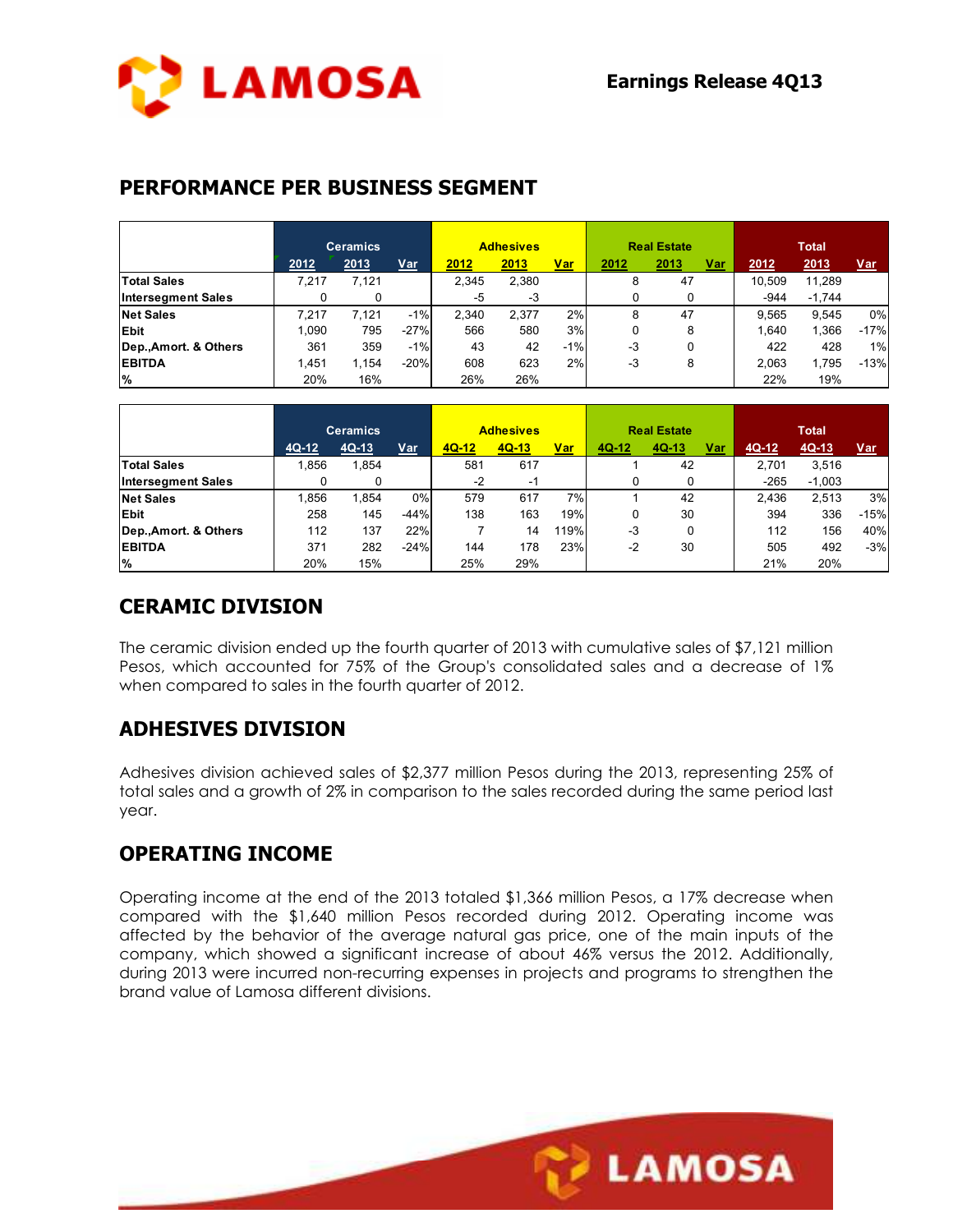

EBITDA in 2013 amounted to \$1,795 million Pesos, which represented 19% of total company´s sales and a reduction of 13% when compared with the EBITDA of \$2,063 million Pesos recorded during the previous year.



## **FINANCIAL PERFORMANCE**

Flow generation allowed reducing the debt of the Company by 12%, ending 2013 with a debt of \$5,149 million Pesos and a ratio of net debt to EBITDA of 2.5 times. Similarly, throughout the year were incurred investments of \$504 million Pesos, mainly related to technological upgrading and expansion of production capacity.

The effort to reduce the debt of the company was reflected in a lower interest expense, showing a reduction of 33%, from \$506 million Pesos in 2012 to \$341 million Pesos in 2013. Despite this, the devaluation of the Mexican Peso against the US dollar at the end of the year, resulted in an exchange loss of \$27 million Pesos, an amount that compares unfavorably with the foreign exchange gain of \$281 million Pesos posted in 2012, and implied that the comprehensive financing cost will increase by 74%, to \$372 million Pesos at the end of 2013 compared to \$213 million Pesos recorded in 2012.



Ī